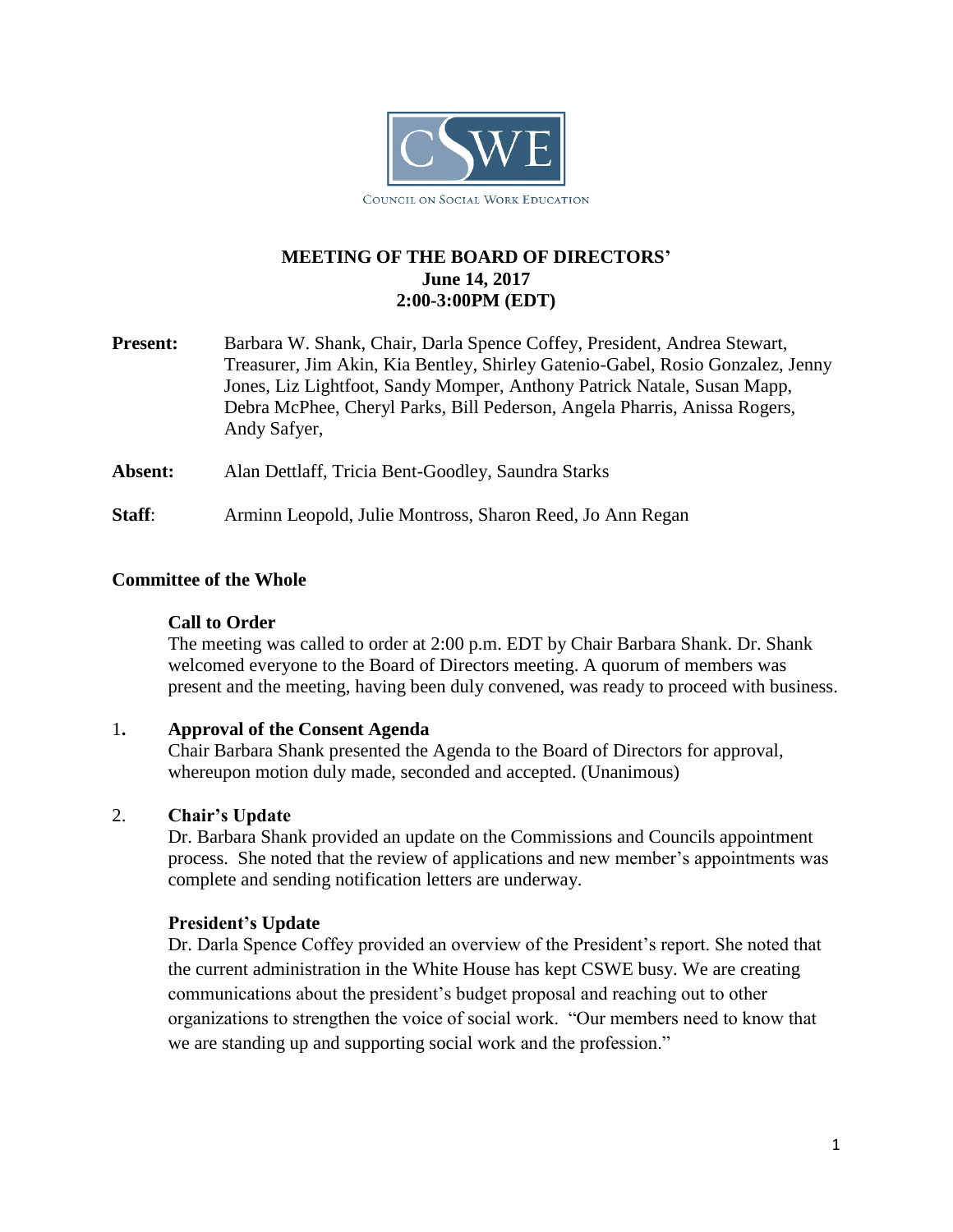Dr. Coffey provided an up update on the IPEC meeting that she and Dr. Shank attended. The discussion included topics on health and wellbeing, she noted that social workers being at the table has made a huge difference in the dialogue.

Dr. Coffey noted that she had presented at several schools of social work commencements and was pleased to accept the invitations.

Dr. Coffey provided an update on the socially responsible policy proposal. She noted as an initial step CSWE will make the language in the hotel contracts more explicit as it relates to social justice issues and CSWE's ability to hold its conference in that state or not. Dr. Coffey concluded her report.

## 3. **National Nominating Committee**

Dr. Halaevalu Ofahengaue Vakalahi requested board members provide ideas/feedback on how the NNC can create a larger poll of nominees for the Board of Directors positions. She acknowledged that there should be a policy developed to avoid conflict of interest among nominees. The NNC will create a policy and bring it to the board for review.

#### **4. Budget & Finance Report**

Treasurer Andrea Stewart and Mr. Arminn Leopold provided an overview of the 3<sup>rd</sup> Quarter, FY2017 financials and proposed Budget, FY2018 to the Board of Directors for approval. Dr. Stewart and Mr. Leopold concluded her report, whereupon motion duly made, seconded and accepted as amended. (Unanimous)

5. **NASW, ASWB, CSWE & CSWA Standards for Technology in Social Work Practice** Dr. Darla Spence Coffey presented a motion to the Board of Directors for approval of the Council on Social Work Education (CSWE) being listed on the technology standards and she requested that the board accept the standards as presented, whereupon motion duly made, seconded and accepted. (Unanimous)

## **6. Proposal from Special Commission to Advance macro practice in Social Work**

Dr. Coffey presented the proposal from the Special Commission and noted that she had received 16 letters of endorsements supporting it. The board concluded that what was being asked of CSWE in the proposal was unclear, given the mission and goals of the organization. The board requested that Dr. Coffey draft a response to the Commission, get feedback from the board electronically, and communicate support of the Special Commission's goal(s). The board did not accept the proposal as presented.

## 7. **Bylaws Committee Report**

Dr. Jim Akin provided an update on the Bylaws committee. The discussion included the President and CEO voting rights, Ex Officio members on the Executive Committee, and should every member be a voting member. He noted that the committee met in April and will have additional calls to update the policies and procedures to correspond with the bylaws. An updated draft of the Bylaws will be presented to the Board of Directors in November. Dr. Akin concluded his report.